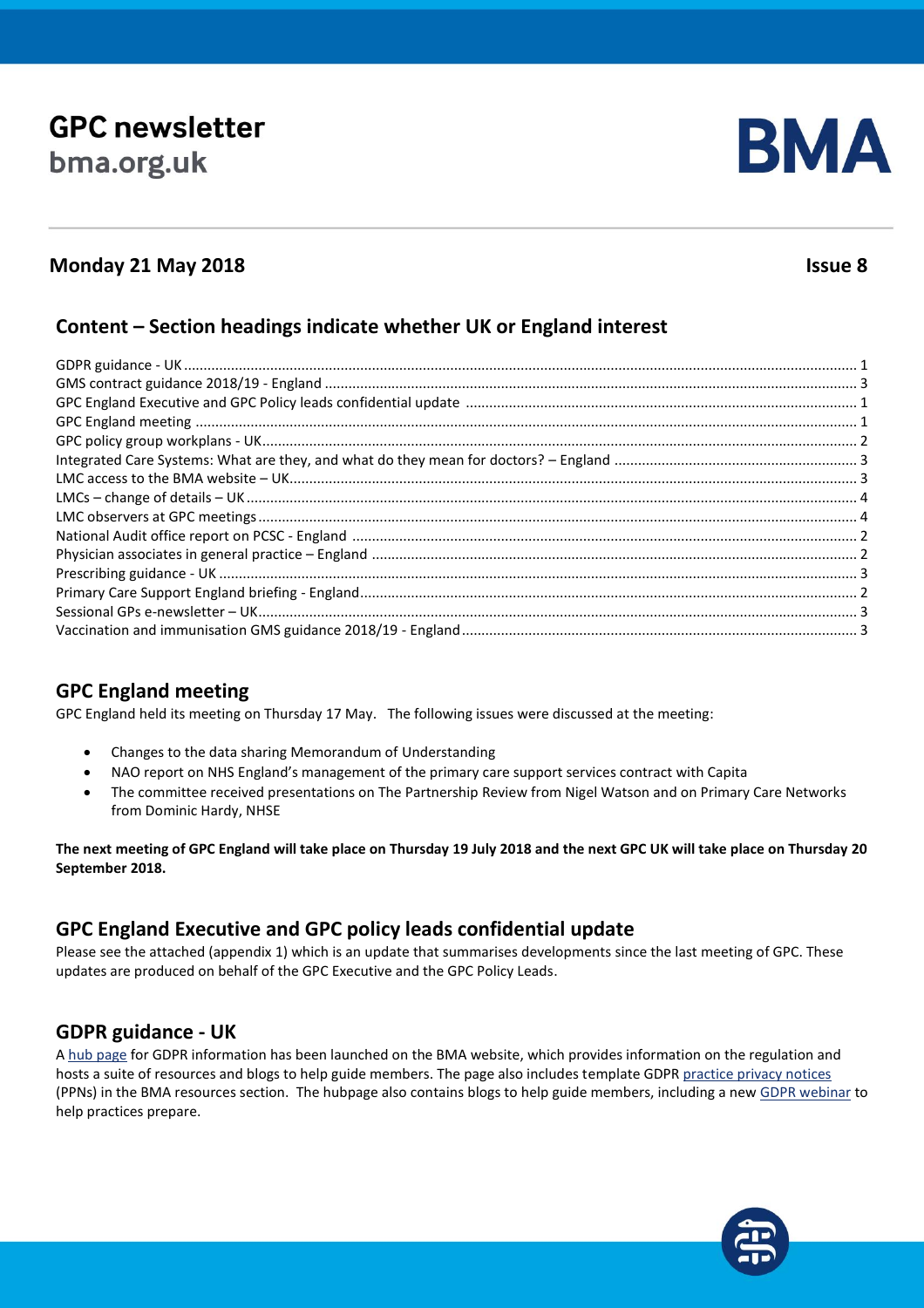

## **GPC policy group workplans - UK**

Th[e GPC policy group workplans](https://www.bma.org.uk/collective-voice/committees/general-practitioners-committee/gpc-policy-groups) have now been published on the BMA website, on the [www.bma.org.uk/GPC](http://www.bma.org.uk/GPC) page. The GPC policy groups are: Clinical and prescribing; Commissioning, service development and working at scale; Contracts and regulation; Dispensing and pharmacy; Education, training and workforce; General Practice Forward View; Information, management, technology and information governance; Premises and practice finance; Representation; Workload management. In addition you can also find information about the sessional GP subcommittee and the GP trainees subcommittee's work on the website.

# **National Audit Office report on PCSE - England**

The National Audit Office's (NAO) has published a [report](https://www.nao.org.uk/report/nhs-englands-management-of-the-primary-care-support-services-contract-with-capita/1) looking in detail at the process by which Capita procured Primary Care Support England (PCSE) services in September 2015, the problems that have arisen since and the impact that these have on patients and practitioners. Key finding include:

- NHS England's decision to hand a contract to Capita both to run existing services and also simultaneously to transform those services, was high risk;
- Capita was incentivised through the contract to close existing services to minimise its losses;
- NHS England has made £60m in savings in the first two years of the contract, which is broadly in line with its targets;
- NHS England's assessment of the contract risk focused on the likelihood of it failing to achieve its financial savings target and did not adequately assess the risk of Capita being unable to provide the service to a good standard;
- NHS England has fined Capita £5.3m for poor performance, and expects to pay £3m to primary care providers in compensation;
- Failings potentially put patients at risk of serious harm, though no actual harm was identified;

Following the report, GPC has [written](https://www.bma.org.uk/collective-voice/committees/general-practitioners-committee/gpc-current-issues/capita-service-failure) to NHS England's chief executive, Simon Stevens, expressing disappointment that after over two years of operation the service continues to fall short of an acceptable standard. The letter also asks for an action plan for how NHS England intends to address the many issues highlighted in the report.

Furthermore, despite GPC writing to NHS England numerous times to express disappointment that the operation of the service continues to fall short of an acceptable standard and calling for action to resolve the issues, this remains a daily challenge for practices. Therefore on the day of publication of the NAO report, GPC launched a campaign, asking for all general practice staff members who have been negatively impacted by one or more of the service lines to sign a pledge. This campaign will be used to further demonstrate how far reaching the poor delivery of PCSE is on practice staff and show the government the number of individuals demanding for the service level to be improved.

[Please click here to pledge your support.](https://e-activist.com/page/24587/petition/1)

#### **Primary Care Support England briefing**

The BMA's PCSE webpage has been updated and now includes a briefing which covers the background, an overview of issues and some advice/resources which may assist practices. Please clic[k here](https://www.bma.org.uk/collective-voice/committees/general-practitioners-committee/gpc-current-issues/capita-service-failure) to access the page.

The Sessional GPs subcommittee have also updated their guidance on NHS Pensions following meetings with PCSE and NHS England. NHS England withdrew their support to Capita and the delivery of the PCSE contract in January this year, which brought unease as to how the service will continue and whether Capita will be able to deliver. [This guidance](https://www.bma.org.uk/collective-voice/committees/general-practitioners-committee/sessional-gps-subcommittee/sessional-gps-pension-guidance) aims to address the main questions that sessional GPs have raised.

#### **Physician associates in general practice - England**

HEE (Health Education England), in consultation with key stakeholder representatives on the national PA (physician associates) in General Practice Working Group, has produced a new booklet for practices on the benefits PAs can bring to the primary care workforce.

The booklet – Physician Associates, a working solution in primary care – gives a short overview of how the role is expected to work to complement GPs adding extra flexibility and capacity to the practice team. Information and resources including FAQs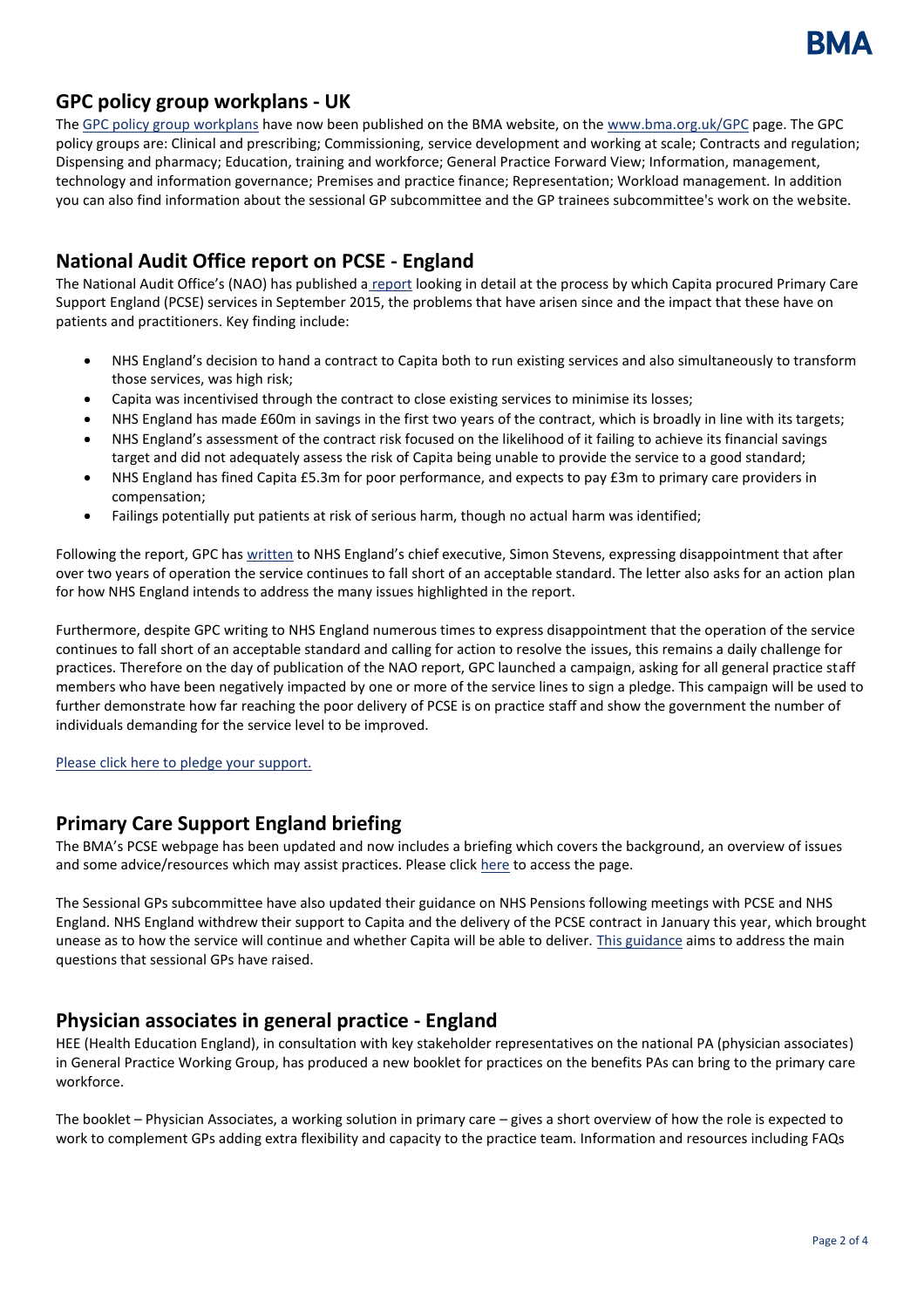and local contacts are available on the Faulty of Physician Associates website **[www.fparcp.co.uk/employers/pas-in-general](http://www.fparcp.co.uk/employers/pas-in-general-practice)[practice](http://www.fparcp.co.uk/employers/pas-in-general-practice)**

Naturally, GPC provided HEE with feedback during the production of this new booklet.

[Download the booklet](http://www.fparcp.co.uk/employers/pas-in-general-practice)

#### **Integrated Care Systems: What are they, and what do they mean for doctors? - England**

[BMA Webinar: 7:00pm](https://www.eventbrite.co.uk/e/integrated-care-systems-what-are-they-and-what-do-they-mean-for-doctors-tickets-45510255399) – 8:00pm, 6th June 2018

STPs are changing (again) and are now expected by NHS England to develop into a new model, ICSs (Integrated Care Systems). Register for our webinar on 6th June to learn more about ICSs and their implications for doctors, take part in a Q&A with an experienced and varied panel, and **earn CPD points**. Our expert panel, Chaired by Dr George Rae (Chair North East Regional Council), will include Sheree Axon (NHS England), Dr Nina Pearson (GP Lead for the BLMK ICS and Chair of Luton CCG) and Dr Ian McNab (Chair of South Central Regional Council). **[Register here](https://www.eventbrite.co.uk/e/integrated-care-systems-what-are-they-and-what-do-they-mean-for-doctors-tickets-45510255399)**.

#### **GMS contract guidance 2018/19 - England**

Th[e GMS contract guidance audit and audit requirements for 2018/19](http://www.nhsemployers.org/-/media/Employers/Documents/Primary-care-contracts/V-and-I/2018-19-GMS-guidance.pdf) has now been published on [NHS Employers website.](http://www.nhsemployers.org/GMS201819) You can read about the contract changes in more detail on th[e GP contract agreement England 2018/19 BMA webpage.](https://www.bma.org.uk/collective-voice/committees/general-practitioners-committee/gpc-england/gp-contract-agreement-england)

#### **Vaccination and immunisation GMS guidance 2018/19 - England**

The finalised vaccinations and immunisations GMS guidance is now live on the [NHS Employers website,](http://www.nhsemployers.org/-/media/Employers/Documents/Campaigns/Flu-fighter/2018-19/201819-Vaccination-and-immunisation-guidance-and-audit-requirements.PDF?la=en&hash=18E97530235DDB268C4A211A2B3E41EE1081D430) and a link to this guidance is also available on the [BMA vaccs and imms page.](https://www.bma.org.uk/advice/employment/gp-practices/service-provision/prescribing/vaccination)

#### **Prescribing guidance - UK**

The GPC prescribing policy group has updated th[e Prescribing guidance,](https://www.bma.org.uk/advice/employment/gp-practices/service-provision/prescribing/prescribing-in-general-practice) to include a link to [the template letters](https://www.bma.org.uk/collective-voice/committees/general-practitioners-committee/gpc-current-issues/nhs-england-standard-hospital-contract-guidance-2017-2019) relating to the new requirements on hospitals to reduce inappropriate bureaucratic workload shift, in the Q&A section *Can my GP refuse to give me a prescription that my consultant asked them to provide?* (page 9).

The prescribing policy group has also published a statement clarifying that [Spirometry i](https://www.pcc-cic.org.uk/sites/default/files/articles/attachments/improving_the_quality_of_diagnostic_spirometry_in_adults_the_national_register_of_certified_professionals_and_operators.pdf)s not part of the core GMS contract work and that there are no mandatory requirements for practices to perform spirometry. Read the statement [here.](https://www.bma.org.uk/advice/employment/gp-practices/service-provision/prescribing/spirometry-in-primary-care-gpc-statement)

In addition, the group has published guidance on the contractual requirements for practices in prescribing over-the-counter medicines, available [here.](https://www.bma.org.uk/advice/employment/gp-practices/service-provision/prescribing/low-value-medicine-guidance)

The guidance and statement are available on the newly updated [prescribing pages](https://www.bma.org.uk/advice/employment/gp-practices/service-provision/prescribing) on the BMA website.

#### **Sessional GPs e-newsletter - UK**

The May edition of the sessional GP newsletter went out last week and reports on a recent sessional GP roundtable event and provides an update on sessional GP pension issues. Read [here.](https://bma-mail.org.uk/t/JVX-5MQQV-1BJCJOU46E/cr.aspx)

#### **LMC access to the BMA website - UK**

It has been drawn to our attention that some LMCs may be having difficulty accessing the BMA website. All LMCs do have access, but need to use the login details registered for submitting conference motions. This may, however, be an individual's email address, registered to input conference motions only.

If you wish to create an office account, using the office email address as part of your login and a password that everyone can use, or if you are unsure of your current login details and password, please email Karen Day a[t kday@bma.org.uk](mailto:kday@bma.org.uk) and she will email you your relevant information.